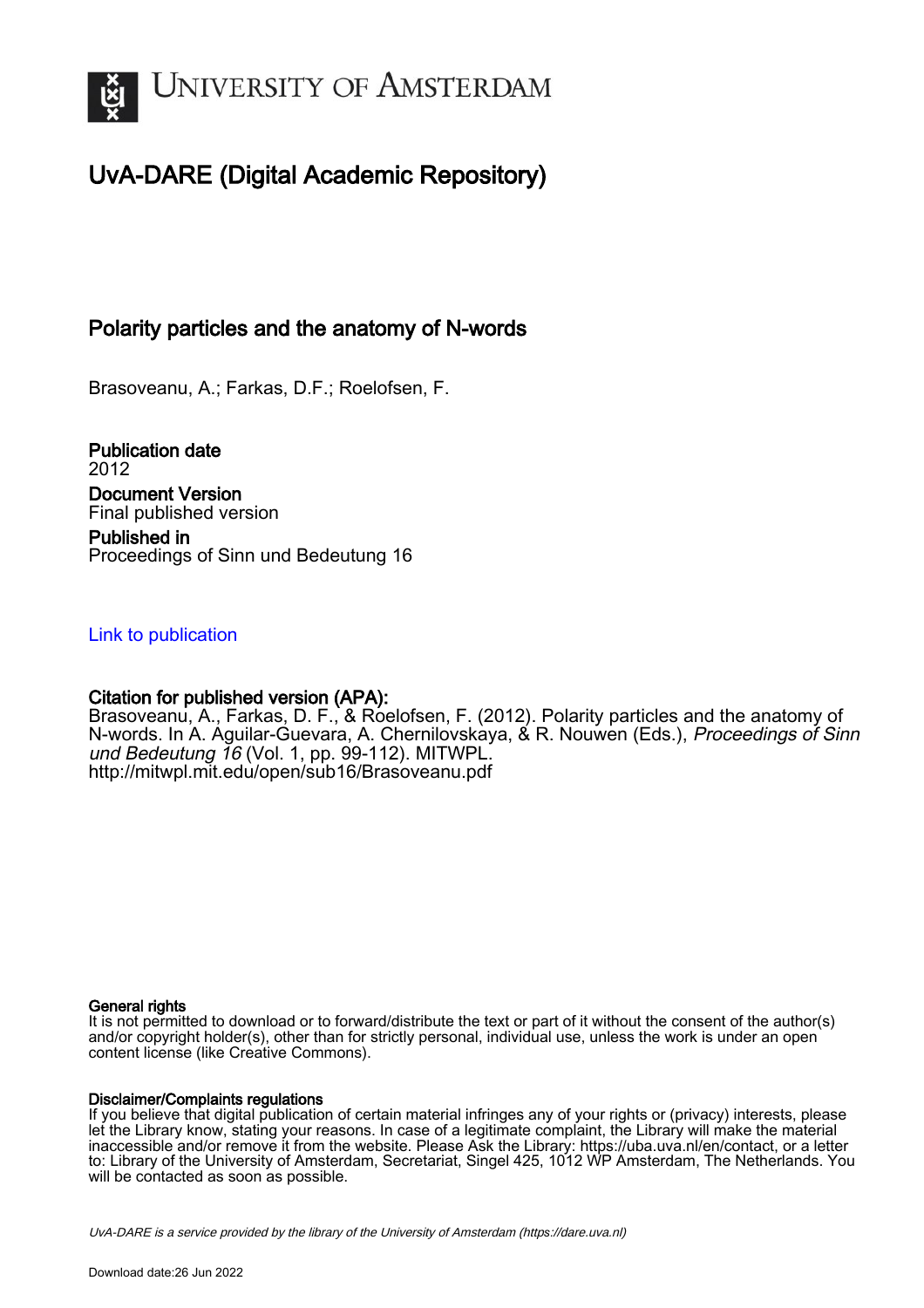# POLARITY PARTICLES AND THE ANATOMY OF <sup>N</sup>-WORDS<sup>∗</sup>

ADRIAN BRASOVEANU<sup>∗</sup> DONKA F. FARKAS<sup>∗</sup> FLORIS ROELOFSEN∗∗ <sup>∗</sup>*UC Santa Cruz,* ∗∗*ILLC Amsterdam*

# 1 Introduction

Two major approaches to n-words, e.g., *no* and *never* in (1) below, have been pursued in the previous literature. The negative indefinite (NI) approach takes n-words to be indefinite expressions within the scope of a sentential negation operator (Penka, 2007, Zeijlstra, 2004, Tubau, 2008:a.o.) and analyzes sentence (1a) below as shown in (2). The negative quantifier (NQ) approach takes n-words to be negative quantifiers occurring in otherwise positive sentences (Zanuttini, 1991, Haegeman, 1995:a.o.) and proposes an analysis along the lines of  $(3)$ .<sup>1</sup>

(1) a. *No* student stepped forward.

b. Susan *never* saw this movie.

- (2)  $\neg \exists x (student'(x) \land step-forward'(x))$
- (3)  $Nx(student'(x) \wedge step-forward'(x))$

If we had a way to detect the presence of sentential negation, it would be possible to tease these two approaches apart. The crucial starting point for this paper is the observation that sentential negation affects the distribution of polarity particles (*yes*, *no*) in confirming responses to a previously made assertion:<sup>2</sup>

<sup>∗</sup>We are very grateful to the anonymous referees and the audience at *Sinn und Bedeutung* for helpful feedback, and to the Netherlands Organisation for Scientific Research (NWO) for financial support.

<sup>&</sup>lt;sup>1</sup> From the point of view of this paper, de Swart and Sag (2002) fall under the NI analysis in that for them the same polyadic negative quantifier occurs in both ordinary negative sentences and sentences involving n-words in English, the only difference between them being the addicity of this quantifier. We are concerned here with differentiating analyses where n-words and sentential negation are treated as involving essentially the same operator and analyses in which they are not. For the sake of simplicity we refer to the former as NI and to the latter as NQ approaches.

<sup>2</sup>See Kramer and Rawlins (2009) for discussion related to this point.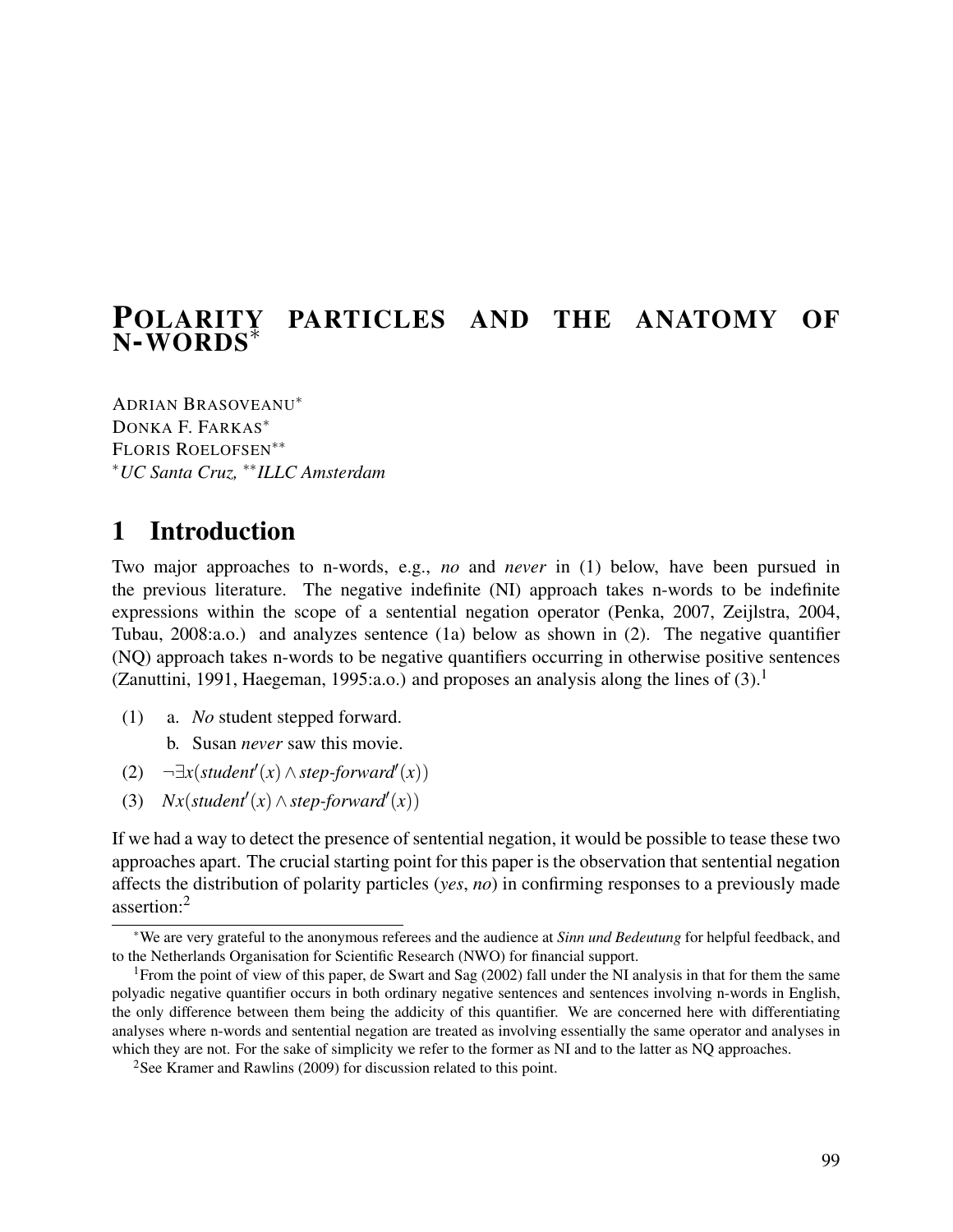- (4) a. A: Paul stepped forward.
	- b. B: Yes / \*No, Paul stepped forward.
- (5) a. A: Paul did not step forward.
	- b. B: Yes / No, Paul did not step forward.

Thus, the NI approach – but not the NQ approach – predicts that sentences with n-words like  $(6)$ pattern with negative sentences like (5) above rather than with positive sentences like (4):

- (6) a. A: No student stepped forward.
	- b. B: Yes / No, no student stepped forward.

The two main goals of this paper are (*i*) to test whether sentential negation indeed affects the distribution of polarity particles as indicated in (4) and (5) and (*ii*) to test whether the prediction made by the NI theory is borne out. After a brief outline of the grammar of polarity particles in section 2, section 3 describes an experiment testing polarity particle patterns in responses to sentences without n-words, section 4 describes an experiment testing polarity particle patterns in responses to sentences with n-words and section 5 concludes. The appendix provides more details about the statistical modeling of the data.

### 2 The grammar of polarity particles

Polarity particles occur in responses to both assertions – *Amy left. {Yes, she did. / No, she didn't.}* – and polar questions – *Did Amy leave? {Yes, she did. / No, she didn't.}*. We take both assertions and polar questions to express proposals to update the common ground of a conversation in one or more ways (Groenendijk and Roelofsen, 2009, Farkas and Bruce, 2010:a.o.). Polarity particles in turn are seen as marking certain types of responses to a given proposal.

To flesh out this basic idea, we need to formally characterize a suitable notion of proposals and specify how polarity particles are interpreted given the proposal they address. We work within the framework of inquisitive semantics, which takes the proposition expressed by a sentence to capture not simply its informative / truth-conditional content, but more generally, the proposal made when uttering that sentence. Propositions represent a set of one or more potential updates of the common ground and are defined as sets of possibilities, where each possibility is a set of possible worlds. The figures below exemplify the propositions expressed by an assertion and a question:  $w_1$  and  $w_2$ are worlds where Amy left and  $w_3$  and  $w_4$  are worlds where Amy did not leave. The proposition expressed by a sentence  $\varphi$  is denoted by  $[\varphi]$ .

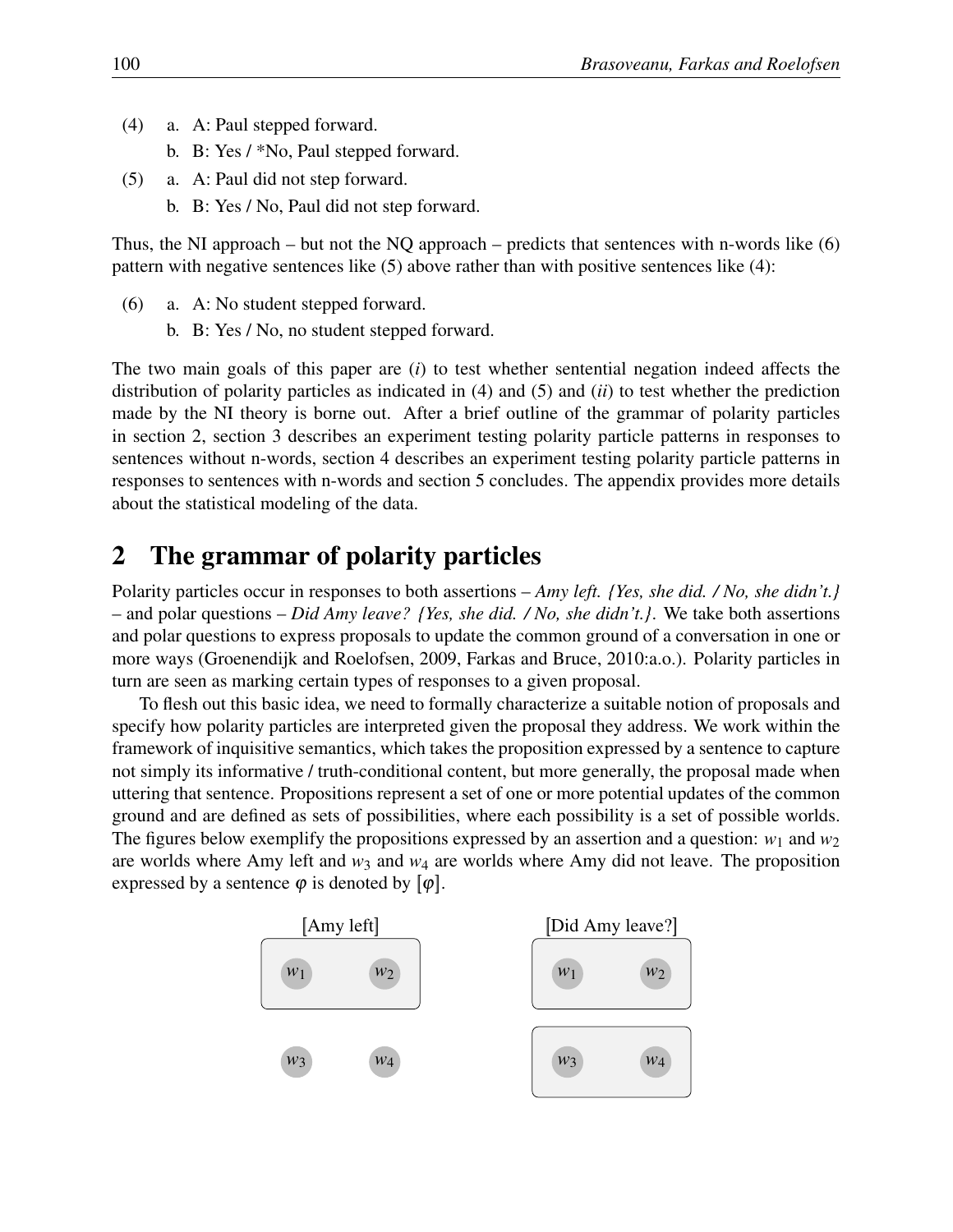In uttering a sentence  $\varphi$ , a speaker (*i*) provides the information that the actual world is contained in at least one of the possibilities in  $[\varphi]$ , and *(ii)* requests a response from other participants that provides enough information to establish at least one of the proposed updates.

For many purposes, it is sufficient to simply represent proposals as sets of possibilities. But to account for the distribution and interpretation of polarity particles, we need a more fine-grained representation. To see this, consider the following three questions below. The propositions expressed by these questions consist of the same two possibilities, the possibility that the door is open and the possibility that the door is closed. However, polarity particles used in responses to these questions have a different distribution and interpretation.

- (7) Is the door open? Yes  $\Rightarrow$  open / No  $\Rightarrow$  closed
- (8) Is the door closed? Yes  $\Rightarrow$  closed / No  $\Rightarrow$  open
- (9) Is the door open $\uparrow$  or closed $\downarrow$ ? # Yes / # No

In order to capture these contrasts, we make a distinction between highlighted and non-highlighted possibilities (Roelofsen and van Gool, 2010, Pruitt and Roelofsen, 2011, Farkas, 2011, Farkas and Roelofsen, 2011). Intuitively, highlighted possibilities are foregrounded and are explicitly mentioned: (7) highlights the possibility that the door is open, (8) highlights the possibility that the door is closed and (9) highlights both of these possibilities. This is depicted in the figures below, where  $w_1$  and  $w_2$  are worlds where the door is open while  $w_3$  and  $w_4$  are worlds where the door is closed; highlighted possibilities are displayed with a thick border.



Highlighted possibilities serve as antecedents for subsequent anaphoric expressions – and polarity particles are such anaphoric expressions. As a first step then, we assume that a *yes* answer to an initiative  $\psi$  presupposes that there is exactly one highlighted alternative for  $\psi$  and if this presupposition is met, *yes* confirms the highlighted alternative. A *no* answer simply rejects all the highlighted possibilities for  $\psi$ .

This enables us to account for the contrast between (7), (8), and (9). In the case of (7), there is exactly one highlighted alternative so *yes* is licensed and it confirms the highlighted alternative, conveying that the door is open; *no* is also licensed and it denies the highlighted alternative conveying that the door is closed. In the case of (8), there is again exactly one highlighted alternative and the reasoning goes through just as before except that the highlighted alternative is different. Finally, in the case of (9), there are two highlighted alternatives so *yes* is not licensed because its presupposition is not met and *no* is infelicitous because it signals that the door is neither open nor closed, which is contradictory.

Treating polarity particles as anaphoric to highlighted possibilities makes two additional correct predictions: (*i*) they can only be used in responses, not 'out of the blue', and (*ii*) they cannot be used in response to *wh*-questions, assuming that such questions do not highlight any possibilities.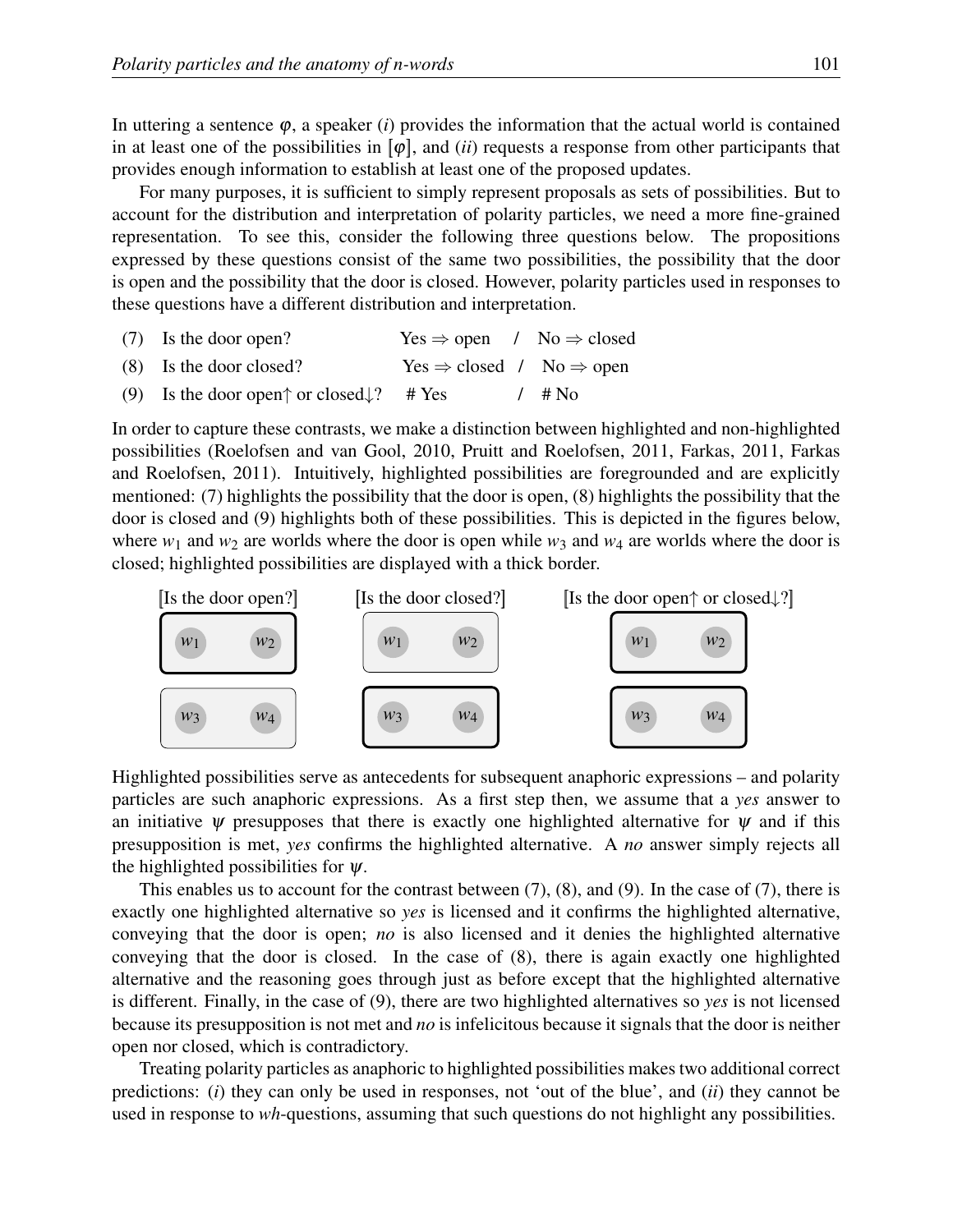However, the distinction between highlighted and non-highlighted possibilities is not sufficient for a full account of polarity particles. The two sentences below are entirely equivalent in the system considered so far: they express the same proposition and highlight the same possibility. However, they do not license the same polarity particles.

- (10) Susan failed the exam. Yes, she failed. / \*No, she failed.
- (11) Susan didn't pass the exam. Yes, she didn't pass. / No, she didn't pass.

This contrast can only be accounted for semantically if we make our notion of propositions / proposals even more fine-grained: we will make a distinction between positive and negative possibilities (see Farkas and Roelofsen 2011). Negative possibilities are introduced by sentential negation. That is, [not φ] consists of a single highlighted and negative [H,−] possibility: the complement of  $\bigcup[\varphi].$  For instance, (11) above expresses a proposition consisting of a single  $[H,-]$ possibility. In contrast, (10) express a proposition consisting of a single  $[H,+]$  possibility.

Polarity particles in English do double duty: they may signal whether the antecedent possibilities are confirmed or rejected or whether the antecedent possibilities are supposed to be positive or negative.<sup>3</sup> In (10), *yes* signals that the response is confirming or that the antecedent is positive; *no* is not licensed because it can only be used to signal that the response is rejecting or that the antecedent is negative, and neither is the case here. In (11), *yes* can be used because it signals confirmation, while *no* can be used because it signals that the antecedent is negative.

To capture the idea that polarity particles do double duty, we assume that they are used to realize either an absolute or a relative polarity feature (see Pope 1976, Farkas and Bruce 2010, Farkas 2010, Farkas and Roelofsen 2011). An absolute polarity feature marks a response as being positive or negative ([+] or [−]), while a relative polarity feature marks a response as having the same absolute polarity as the antecedent or the reverse ([SAME] or [REVERSE]). Thus, there are four possible feature value combinations:

|                | response | relation with antecedent |
|----------------|----------|--------------------------|
| $[SAME,+]$     |          | same                     |
| $[SAME, -]$    |          | same                     |
| $[REVERSE,+]$  |          | reverse                  |
| $[REVERSE, -]$ |          | reverse                  |

We take polarity features to be hosted by a syntactic node PolP, which always attaches to a clausal node that we call its prejacent. The prejacent may be partially or fully elided. Alternatively, a fully elided prejacent can be treated as a null pro-sentence.

We take the semantic contribution of features in PolP to be purely presuppositional. If the presuppositions of PolP are met, it contributes the identity function  $\lambda p$ . *p*:

• [SAME, +] presupposes a unique [H, +] alternative  $\alpha$  on the Table and presupposes that its prejacent confirms this alternative ([prejacent] =  $\{\alpha_{[+]}\}^4$ 

 $3$ The issue of whether the response signals information relevant to the polarity of the antecedent or the response itself is immaterial for English and therefore we ignore it here. For data showing that the polarity of the response is relevant, see Farkas (2010).

<sup>4</sup>We assume a discourse model of the kind specified in Farkas and Roelofsen (2011), building on Farkas and Bruce (2010). In this model, a discourse context includes a stack of propositions called the Table representing the proposals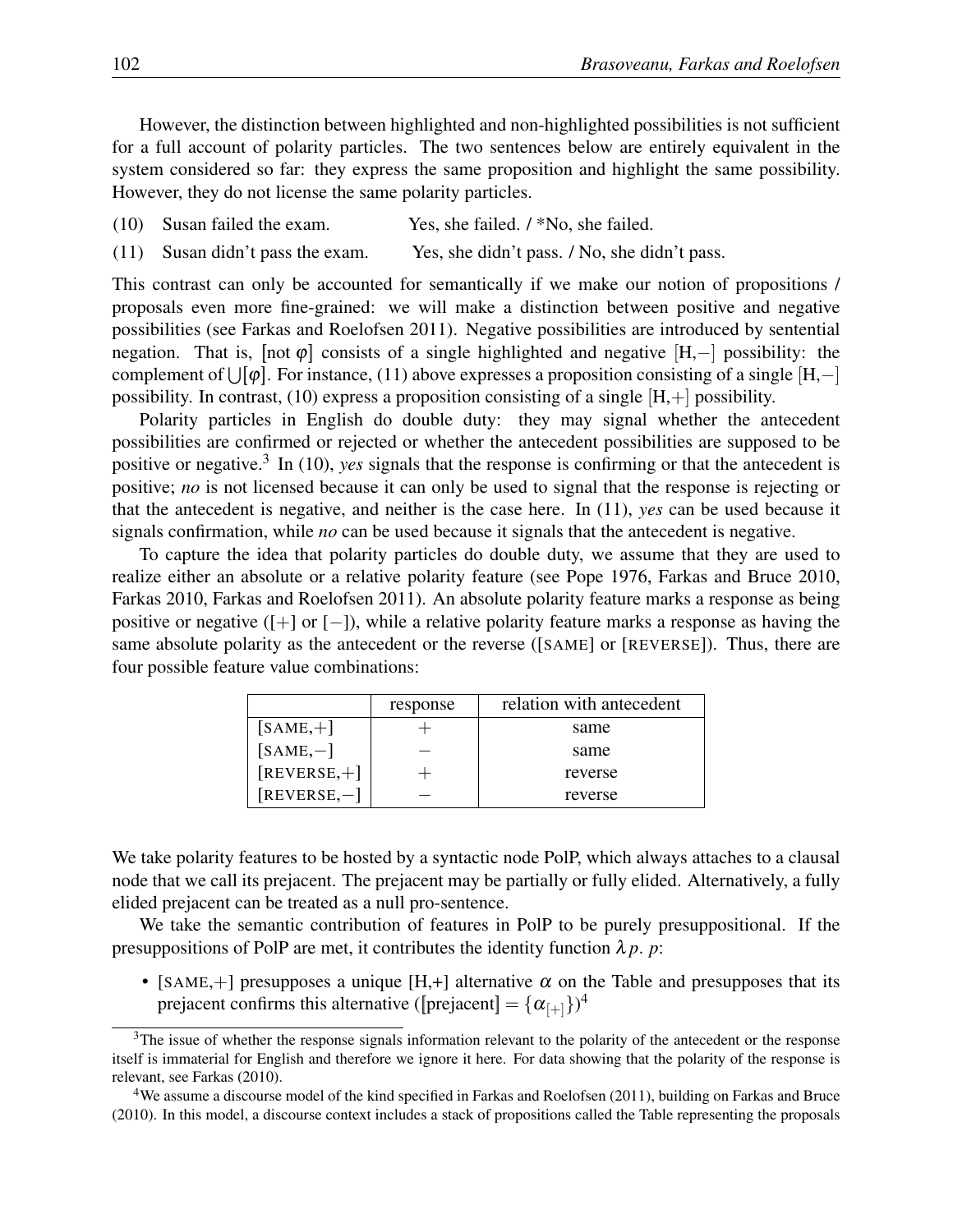- [SAME,–] presupposes a unique [H,–] alternative  $\alpha$  on the Table and presupposes that its prejacent confirms this alternative ([prejacent] =  $\{\alpha_{\lceil -1}\}\$ )
- [REVERSE,+] presupposes a non-empty set of [H,−] alternatives A on the Table and presupposes that its prejacent rejects all these alternatives ([prejacent] = { $\bigcup A_{[+]}$ })
- [REVERSE,−] presupposes a non-empty set of [H,+] alternatives A on the Table and presupposes that its prejacent rejects all these alternatives ( $[prejacent] = {\bigcup A_{|-}}$ )

Now that we have specified the semantic contribution of the polarity feature combinations, the next question to address is which particles can be used to realize which features. In English, [SAME] and [+] can be realized by *yes*, while [REVERSE] and [−] can be realized by *no*. That is, as mentioned above, polarity particles in English do double duty: they are used to realize both absolute and relative polarity features. Given a certain feature combination, features that are more marked have higher 'realization needs': (*i*) [−] is marked relative to [+]; (*ii*) [REVERSE] is marked relative to [SAME]; and (*iii*) the absolute polarity of [REVERSE] responses is marked because it contrasts with the polarity of the antecedent.

This account makes the following predictions for English:

- (12) a. [SAME,+] can only be realized by *yes*.
	- b. [REVERSE,−] can only be realized by *no*.
	- c. [SAME,−] can be realized by *yes* or *no*.
	- d. [REVERSE,+] can be realized by *yes* or *no*.
- (13) a. In the case of [SAME,−], we expect a preference for *no* over *yes* because [−] is more marked than [SAME].
	- b. In the case of [REVERSE,+], both features have high realization needs; across languages we see different strategies to satisfy these needs

In English, [REVERSE,+] polarity phrases must have an explicit prejacent with verum focus, reflecting the contrastive positive polarity of the response:

(14) A: Peter didn't call. B: Yes, he DID. / No, he DID.

In sum, the two points directly relevant to our current purposes are as follows. First, particle distribution is sensitive to whether the initiative is positive or negative. In [SAME] responses to positive initiatives, only *yes* can be used. In [SAME] responses to negative initiatives, both *yes* and *no* can be used. Second, the polarity of the initiative correlates with the presence of sentential negation rather than with lexical negativity – recall the contrast between (10) and (11) above. We can therefore use polarity particles as a probe to detect sentential negation.

# 3 Experiment 1: basic distribution of polarity particles

Experiment 1 is designed to test two basic predictions of the theory specified above: (*i*) in [SAME] responses to positive assertions, only *yes* can be used; and (*ii*) in [SAME] responses to negative assertions, both *yes* and *no* can be used.

under consideration. We refer to alternatives that are contained in the *first* proposition on the Table simply as the 'alternatives on the Table.'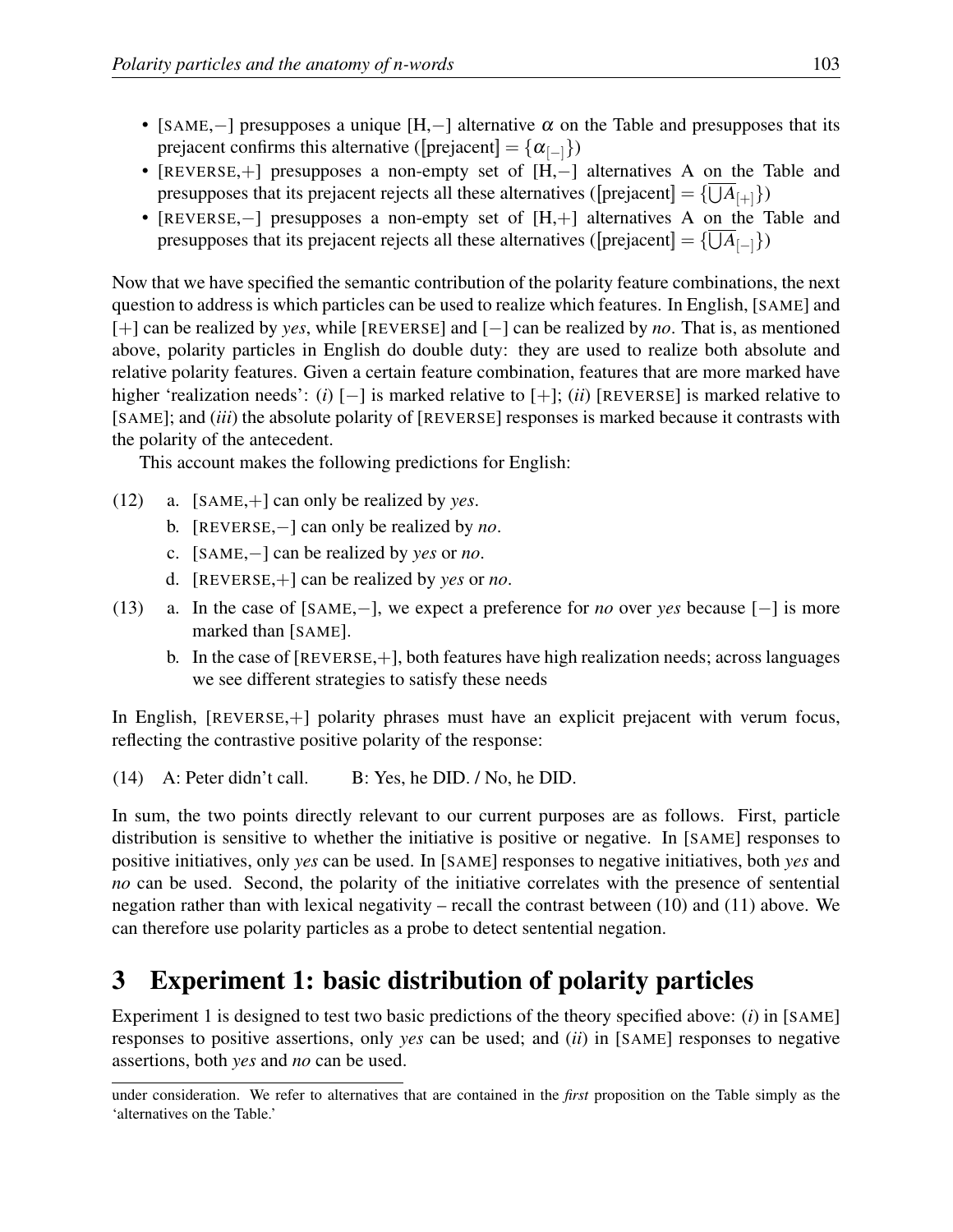Method. We used online questionnaires to test people's preferences for the particle *yes* or *no* when they agree with a previously made assertion. Two typical experimental items are provided below:

| (15) | This substance will prevent the clay from twisting.      | [stimulus]          |
|------|----------------------------------------------------------|---------------------|
|      | a. $\Box$ Yes, it will.                                  | [response option 1] |
|      | b. $\Box$ No, it will.                                   | [response option 2] |
| (16) | At most six volunteers did not sign up for free housing. | [stimulus]          |
|      | a. $\Box$ Yes, at most six of them didn't.               | [response option 1] |
|      | b. $\Box$ No, at most six of them didn't.                | [response option 2] |

The dependent variable RESP encodes the choice of polarity particle in responses (factor with 2 levels: yes, no; 'success' level: yes). The three independent variables are as follows. First, STIM-POL encodes the polarity of the stimulus (factor with 2 levels: pos, neg; reference level: pos). If the stimulus is positive, we expect the subjects to overwhelmingly signal agreement with the particle *yes*; if the stimulus is negative, we expect the subjects to signal agreement with either *yes* or *no*. Second, NP-TYPE encodes the type of subject NP in the stimulus (factor with 4 levels: ref, atmost, exactly, some; reference level: ref). All stimuli have the structure 'subject + predication'; the subject NPs are referential or quantificational with 3 possible determiners: *some*, *at most n* and *exactly n*. We are interested in whether the referential vs. quantificational nature of the subject and their monotonicity properties affect particle choice. Finally, PART-POS encodes the position of the polarity particle in the response (factor with 2 levels: ini, fin; reference level: ini). The particle is placed either at the beginning of the response or at the end.

Item (15) above exemplifies the combination STIM-POL = pos, NP-TYPE = ref, PART-POS = ini, while item 16 exemplifies the combination  $STIM-POL = neg$ ,  $NP-TYPE = atmost$ ,  $PART-POS =$ ini.

For each of the  $16 = 2 \times 4 \times 2$  combinations, 3 stimulus sentences were generated for a total of 48. The sentences were randomly selected from the Brown Corpus and the Corpus of Contemporary American English and simplified in various ways (shortened etc.). A total of 53 subjects in an undergraduate class completed the online experiment for extra-credit. For each subject, we randomly selected 1 sentence for each of the 16 combinations. Total number of observations:  $N = 53 \times 16 = 848$ . We randomized both the order of the stimuli and the order of the two possible responses for each stimulus. The experiment presented in the next section together with another experiment with the same 'stimulus + choose 1 of 2 agreeing responses' format plus 7 items in which the responses disagreed with the stimulus were used as fillers.

Results. Barplots of STIM-POL by RESP and NP-TYPE by RESP are provided below, as well as a mosaic plot of NP-TYPE by STIM-POL by RESP.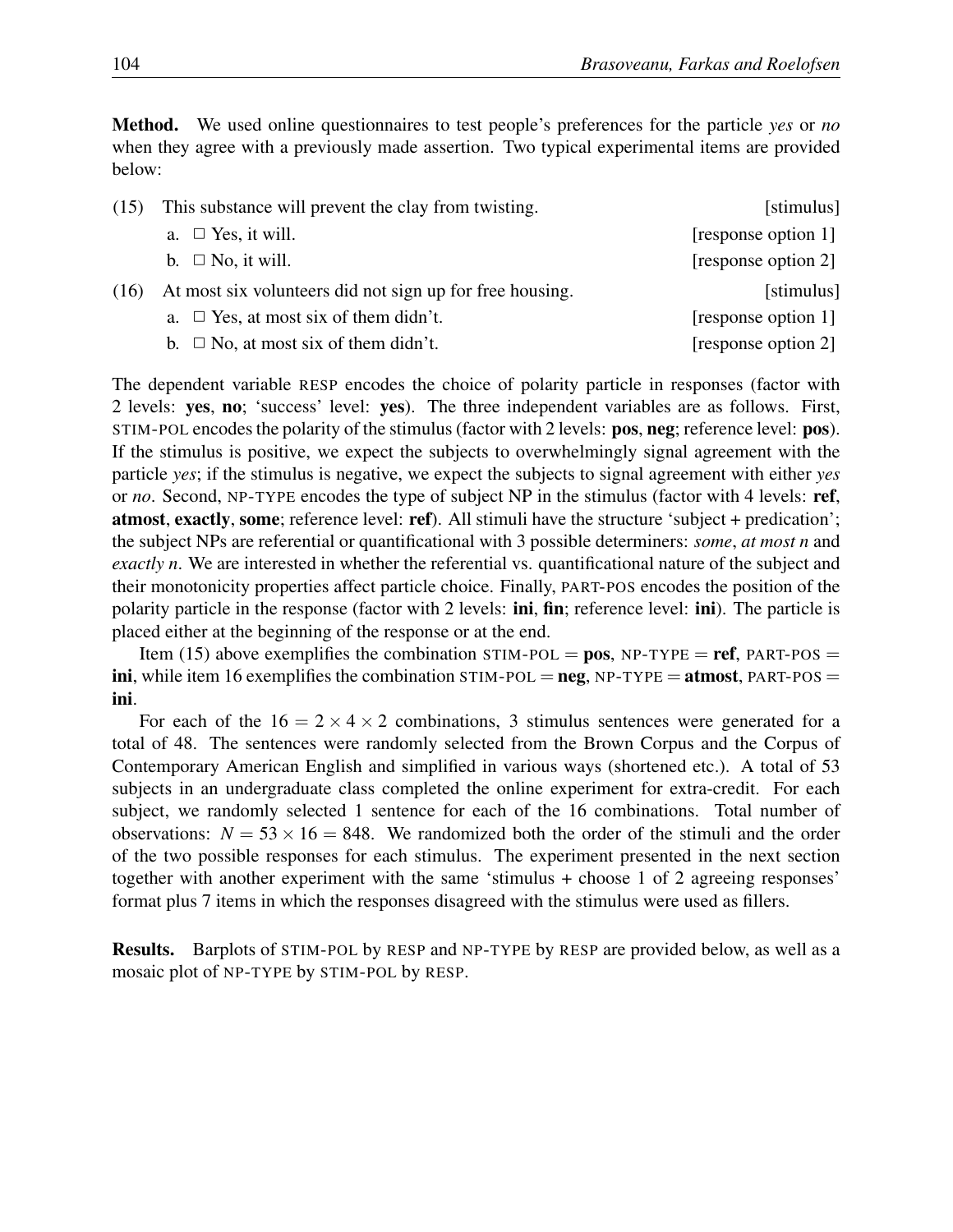

The main observation confirms our overall expectation: when the stimulus is positive, the response particle is overwhelmingly *yes* and when the stimulus is negative, the response particle is either *yes* or *no*.

We also see that when the stimulus is negative and the subject NP is referential, there is a preference for *no*; in contrast, when the stimulus is negative and the subject NP is *at most n* or *exactly n*, there is a preference for *yes* while a negative stimulus with a *some* subject NP exhibits no particular preference for either *yes* or *no*. At this point, we do not have an explanation for these fine-grained differences between the different kinds of subject NPs. Since these differences are not directly relevant to the goals of this paper, we will not discuss them further here.

Finally, the position of the particle in responses, e.g., *Yes, it will* versus *It will, yes*, was irrelevant for the choice of polarity particle, so we did not depict it graphically. This is as expected: particle choice was not predicted to depend on position.

Appendix A provides the details of the statistical analysis.

## 4 Experiment 2: polarity particles and n-words

Experiment 2 investigates whether sentences with n-words behave like negative sentences or like positive sentences with respect to the distribution of polarity particles in responses.

Method. Just as for experiment 1, we used online questionnaires to test whether people prefer to use *yes* or *no* in agreeing responses to a previously made assertion. Three examples of experimental items are provided below:

| (17) | None of the local bookstores are hiring full-time.              | [stimulus]          |
|------|-----------------------------------------------------------------|---------------------|
|      | a. $\Box$ Yes, none of them are.                                | [response option 1] |
|      | b. $\Box$ No, none of them are.                                 | [response option 2] |
| (18) | The Neanderthals never crossed the Mediterranean.               | [stimulus]          |
|      | a. $\Box$ Yes, they never did.                                  | [response option 1] |
|      | b. $\Box$ No, they never did.                                   | [response option 2] |
| (19) | Infants sometimes do not learn to speak before the age of four. | [stimulus]          |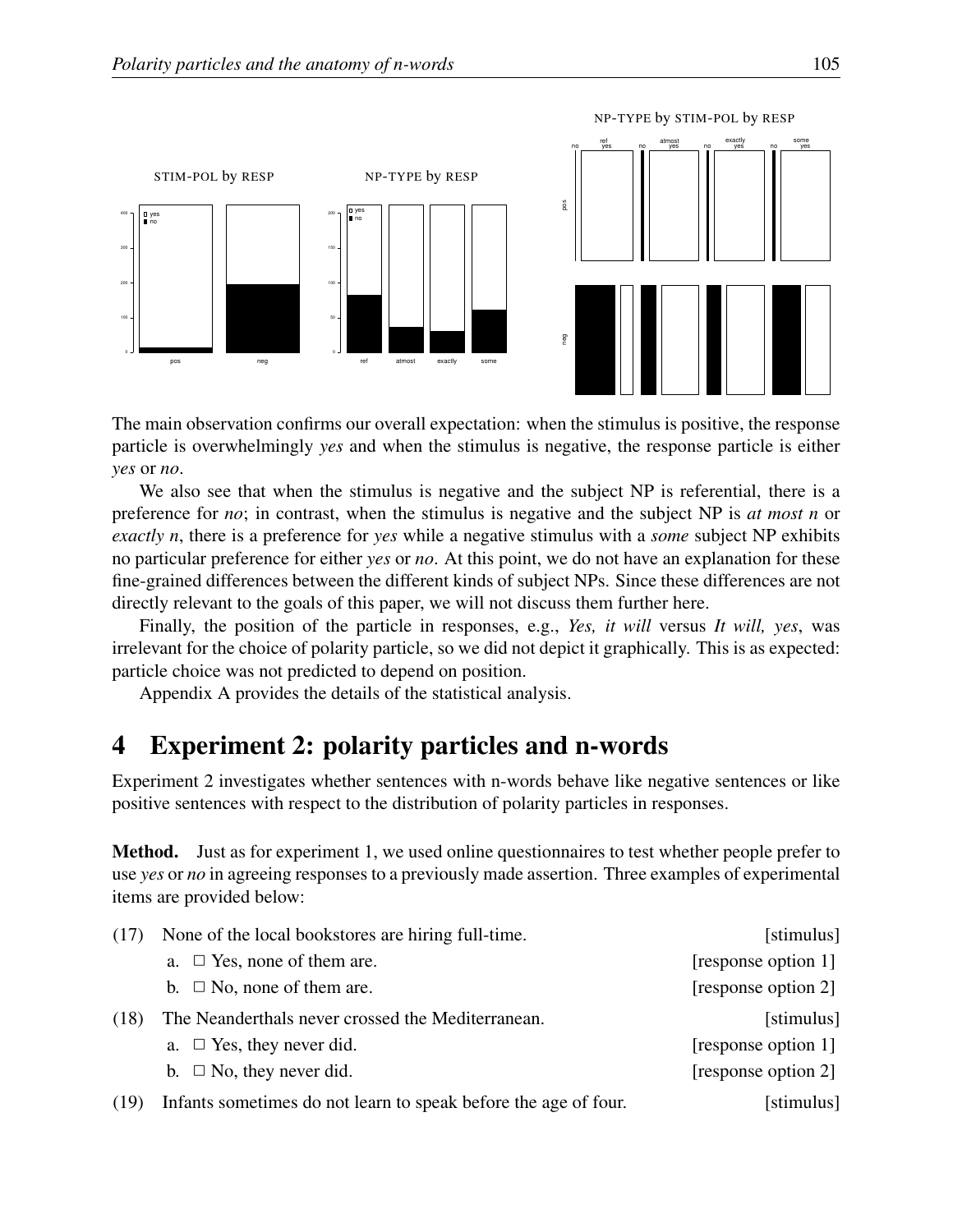| a. $\Box$ Yes, they sometimes don't. | [response option 1] |
|--------------------------------------|---------------------|
|--------------------------------------|---------------------|

b.  $\Box$  No, they sometimes don't. [response option 2]

Just as before, the dependent variable RESP encodes choice of polarity particle in responses (factor with 2 levels: yes, no; 'success' level: *yes*). We have two independent variables. First, STIM-TYPE (factor with 3 levels: some, none, somenot; reference level: somenot) encodes the three types of stimuli we considered: (*i*) sentences with n-words but without sentential negation (none); (*ii*) sentences with an existential and sentential negation (somenot); and finally (*iii*) sentences with an existential and without sentential negation (some). If the stimulus is positive ( $STIM-TYPE =$ some), we expect that agreement is generally signaled with the particle *yes*. If the stimulus is negative (STIM-TYPE = somenot), we expect that agreement can be signaled with both *yes* and *no*. Crucially, we want to see whether sentences with n-words (STIM-TYPE = none) license both *yes* and *no* in agreeing responses – like negative sentences – or only *yes* – like positive sentences. The second independent variable is GRAM-FUN (factor with 2 levels: S(ubject), A(dverb); reference level: S) encoding the fact that we considered both nominal and adverbial n-words.

Item (17) above exemplifies the combination STIM-TYPE = none, GRAM-FUN =  $S$ . Item (18) exemplifies the combination  $STIM-TYPE = none$ ,  $GRAM-FUN = A$ . Finally, item (19) exemplifies the combination STIM-TYPE = **somenot**, GRAM-FUN =  $\bf{A}$ .

For each of the resulting  $6 = 3 \times 2$  combinations, 3 stimulus sentences were generated for a total of 18. The sentences were randomly selected from the Brown Corpus and the Corpus of Contemporary American English and simplified in various ways (shortened etc.). A total of 53 subjects in an undergraduate class completed the online experiment for extra-credit. For each subject, we randomly selected 1 sentence for each of the 6 combinations. Total number of observations:  $N = 53 \times 6 = 318$ . For each subject, we randomized both the order of the stimuli and the order of the two possible responses for each stimulus. The experiment in the previous section together with another experiment with the same 'stimulus + choose 1 of 2 agreeing responses' format plus 7 items in which the responses disagreed with the stimulus were used as fillers.

Results. Barplots for STIM-TYPE by RESP and for GRAM-FUN by RESP are provided below, as well as a mosaic plot of STIM-TYPE by GRAM-FUN by RESP.



STIM-TYPE by GRAM-FUN by RESP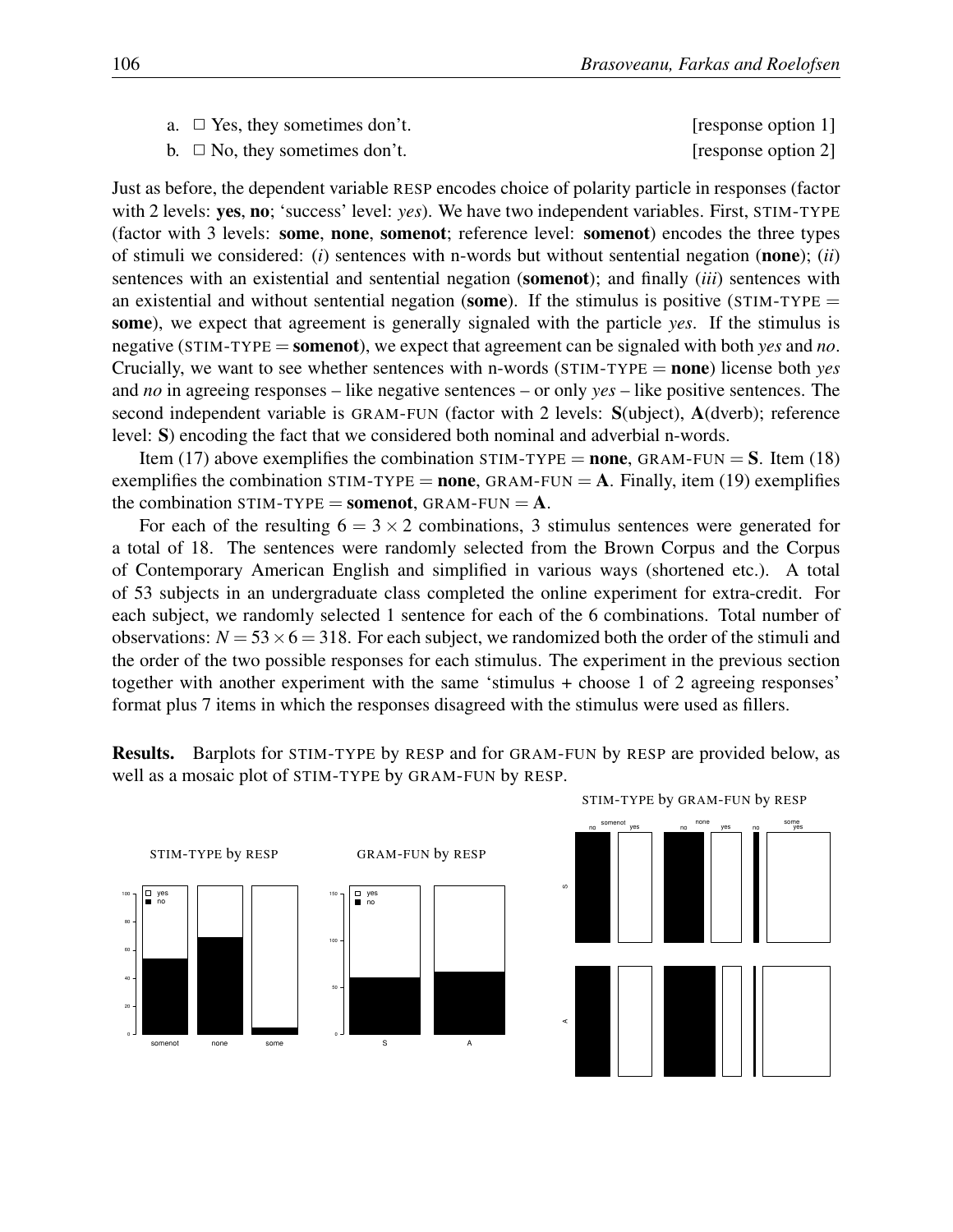The main observation is that sentences with n-words license both *yes* and *no* in agreeing responses, just like negative sentences. In contrast, positive sentences only license *yes* in agreeing responses.

In addition, the mosaic plot indicates that the association between stimulus type and response particle does not vary by grammatical function: the pattern observed when aggregating over both subjects and adverbs is the same as the patterns we observe when we look at them separately.

Finally, n-words induce a stronger preference for *no* than neg+existentials, while positive existentials have a much stronger preference for *yes* than neg+existentials. These preferences are more pronounced for adverbs than for subjects.

Appendix B provides the details of the statistical analysis.

# 5 Conclusion

We have seen that negative sentences license both *yes* and *no* in agreeing responses, while positive sentences only license *yes* in agreeing responses. Sentences with n-words license both *yes* and *no* in agreeing responses, i.e., they behave like sentences with sentential negation. This is directly predicted by analyses that treat sentences involving n-words and sentences involving ordinary sentential negation as containing the same, possibly covert negative operator, and therefore the evidence supports the NI approach to n-words or, alternatively, the polyadic quantification approach. The pattern is not predicted, at least not without further stipulations, if n-words are simply treated as quantifiers as the NQ approach does.

### A Statistical modeling of the results of Experiment 1

Given that the dependent variable RESP is binary, we use logistic regression models to analyze the data. The first model we consider is the full model as far as the fixed effects STIM-POL, NP-TYPE and PART-POS are concerned: main effects plus all two-way and three-way interactions; in addition, we consider intercept-only random effects for both subjects and items.

No term involving PART-POS (main effect or interaction) is significant. Dropping PART-POS (all 8 terms: the main effect, 4 two-way interactions, 3 three-way interactions) does not significantly increase the deviance  $(p = 0.41)$ . Furthermore, the item random effects account for practically no variance, so we drop them. Therefore, we focus exclusively on the STIM-POL and NP-TYPE fixed effects and the subject random effects.

We investigate whether we need to add random effects for slopes in addition to the intercept random effects. Adding random effects for STIM-POL in addition to intercept random effects is highly significant ( $p = 7.81 \times 10^{-8}$ ). Adding random effects for NP-TYPE in addition to the random effects for STIM-POL and the intercept is not significant ( $p = 0.86$ ). Similarly, adding random effects for NP-TYPE to the model with intercept-only random effects is not significant, but adding random effects for STIM-POL in addition to random effects for NP-TYPE and the intercept is highly significant. Therefore, we will focus exclusively on the model with STIM-POL and NP-TYPE fixed effects (including interactions) and random effects for the intercept and the STIM-POL slope.

We check that we need all the fixed effects. Adding NP-TYPE to the model with STIM-POL as the only fixed effect and random effects for both the intercept and the STIM-POL slope is highly significant ( $p = 6.81 \times 10^{-16}$ ). Similarly, adding the interaction between STIM-POL and NP-TYPE to the model with STIM-POL and NP-TYPE as additive fixed effects and with random effects for both the intercept and the STIM-POL slope is highly significant ( $p = 3.15 \times 10^{-6}$ ).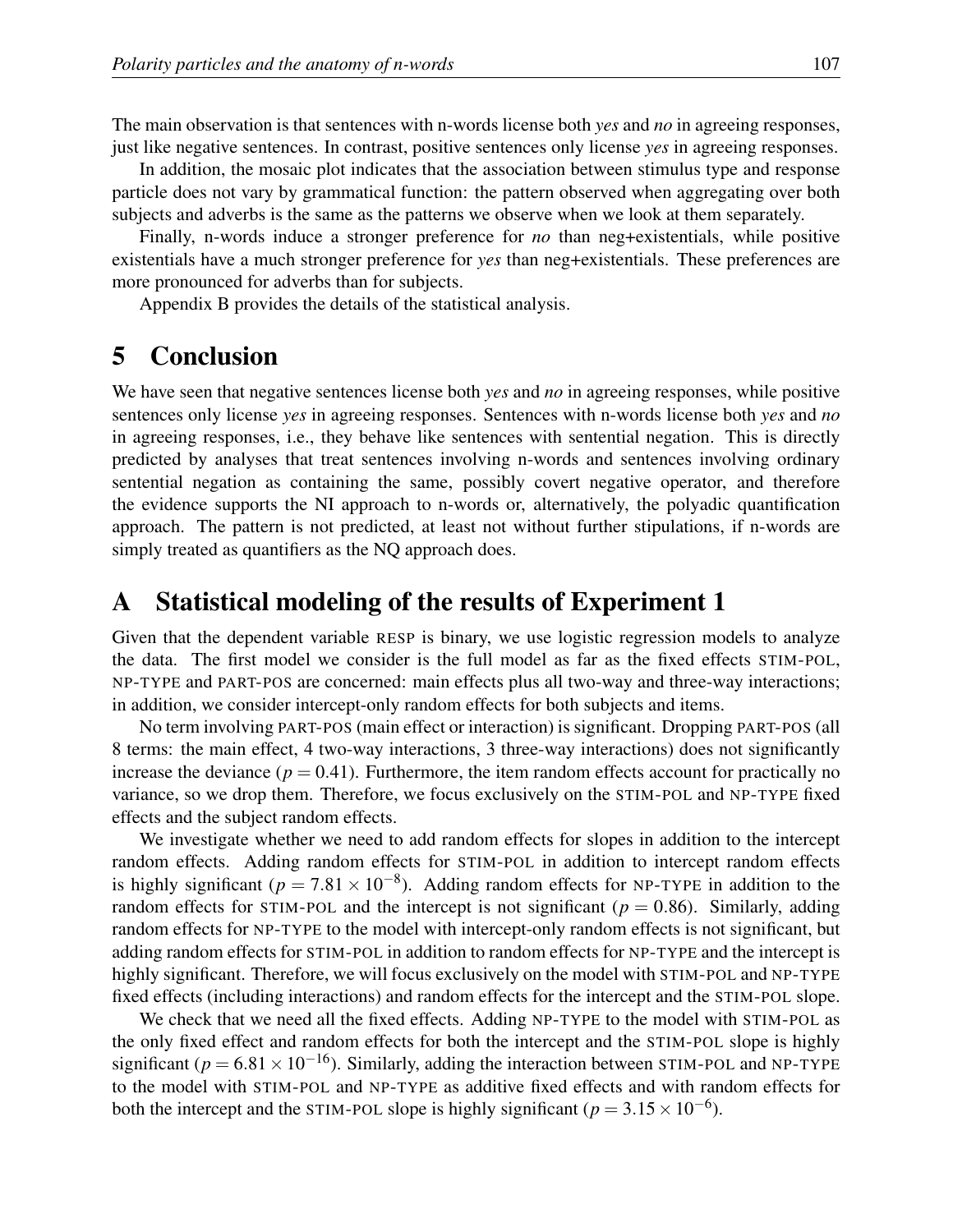Thus, our final mixed-effects logistic regression model is as follows. Fixed effects: STIM-POL, NP-TYPE and their interaction. Random effects: subject random effects for the intercept and the STIM-POL slope. The maximum likelihood estimates (MLEs) for this model are provided below:

| <b>RANDOM EFFECTS</b> |                                | std.dev. | corr.     |                       |
|-----------------------|--------------------------------|----------|-----------|-----------------------|
|                       | <b>INTERCEPT</b>               | 3.89     |           |                       |
|                       | STIM-POL-neg                   | 4.2      | $-0.95$   |                       |
| <b>FIXED EFFECTS</b>  |                                | estimate | std.error | p-value               |
|                       | <b>INTERCEPT</b>               | 8.58     | 1.62      | $1.21 \times 10^{-7}$ |
|                       | STIM-POL-neg                   | $-10.21$ | 1.66      | $7.44\times10^{-10}$  |
|                       | NP-TYPE-atmost                 | $-2.55$  | 1.39      | 0.067                 |
|                       | NP-TYPE-exactly                | $-1.47$  | 1.44      | 0.31                  |
|                       | NP-TYPE-some                   | $-2.25$  | 1.4       | 0.11                  |
|                       | STIM-POL-neg : NP-TYPE-atmost  | 5.43     | 1.44      | $1.61\times10^{-4}$   |
|                       | STIM-POL-neg : NP-TYPE-exactly | 4.47     | 1.49      | $2.74\times10^{-3}$   |
|                       | STIM-POL-neg: NP-TYPE-some     | 3.74     | 1.44      | $9.45 \times 10^{-3}$ |

We observe the following. The intercept (i.e., a positive polarity sentence with a referential subject) indicates a highly significant preference for the particle 'yes'. Changing the polarity of the sentence while keeping the subject referential contributes a strong preference for the particle 'no', as expected; however, the particle 'yes' is not ruled out, it is just overall dispreferred. For positive polarity sentences, changing the NP type of the subject does not contribute any significant preference for 'yes' (or 'no') compared to the preferences exhibited by positive sentences with referential subjects. For negative polarity sentences however, all non-referential NP types contribute strong preferences for the 'yes' particle (compared to referential NPs). This interaction between negative polarity and non-referential NP type was already visible in the mosaic plot above – and it is rather unexpected (discovering new fine-grained generalizations of this kind is one of the most important contributions that experimental methods and statistical modeling can make to formal semantics).

We will quantify all these 'yes' / 'no' preferences more precisely based on the Bayesian estimates of their posterior distributions. Priors for fixed effects: the priors for the intercept and the non-reference levels STIM-POL, NP-TYPE and their interaction are all independent normals  $N(0, 10^2)$ . Priors for random effects: we assume a bivariate normal distribution for the intercept and STIM-POL-NEG random effects with correlation  $\rho$  between the two random effects *N*  $\sqrt{0}$ 0 ,  $\lceil$  $\sigma^2$  $\left| \rho \frac{\sigma \tau}{\tau^2} \right|$  $|\rho \sigma \tau$ . The priors for the intercept standard deviation  $\sigma$  and the STIM-POL-NEG standard deviation  $\tau$  are independent uniforms *Unif*(0,10) and the prior for  $\rho$  is *Unif*(−1,1). MCMC estimation: 3 chains, 300000 iterations per chain, 50000 burnin, 125 thinning. As the table below shows, the means and standard deviations of the posterior distributions for the random and fixed effects are close to the MLEs (with some shrinkage):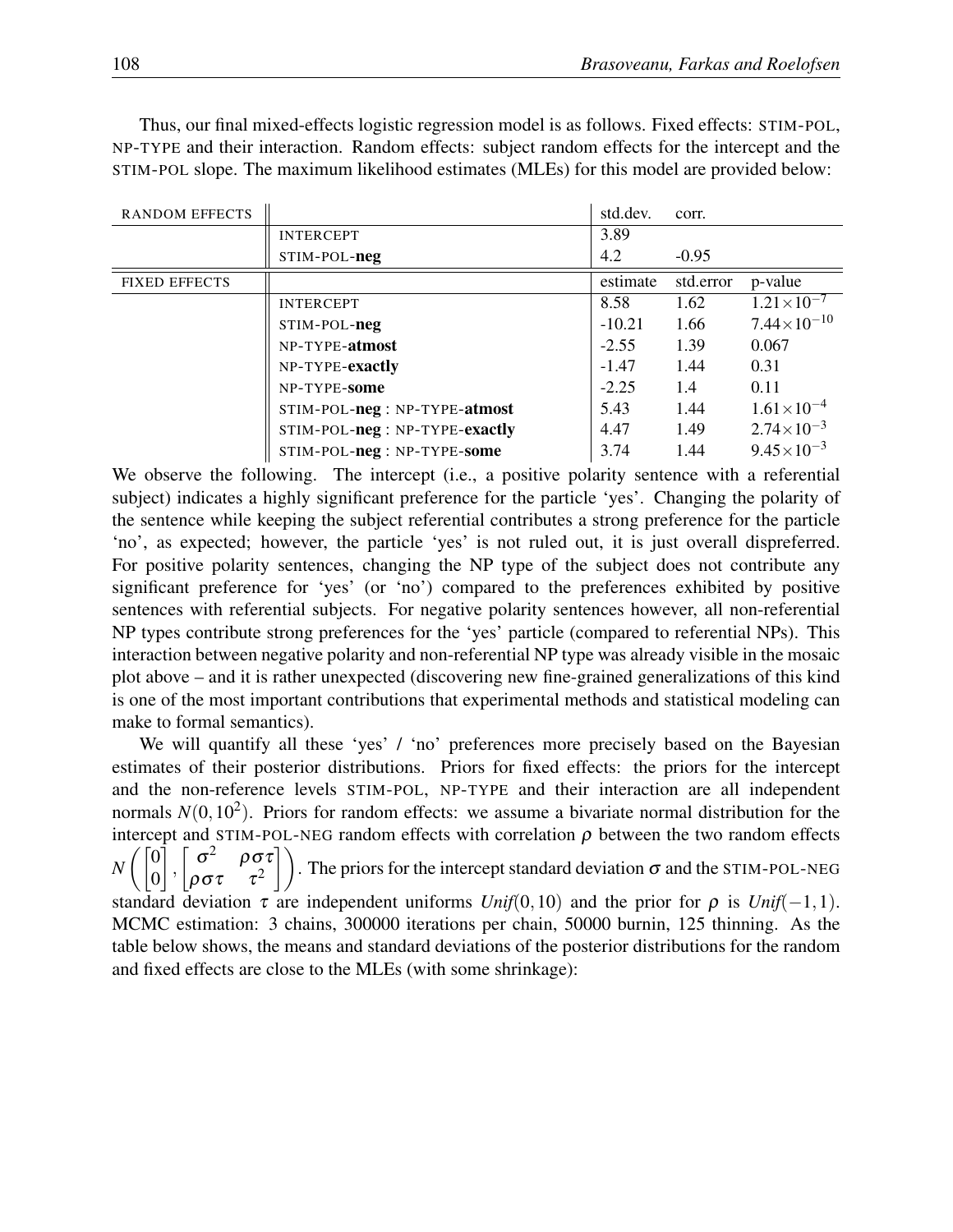| <b>RANDOM EFFECTS</b> |                                | mean    | std.dev. |
|-----------------------|--------------------------------|---------|----------|
|                       | $\sigma$                       | 2.22    | 0.75     |
|                       | τ                              | 2.84    | 0.74     |
|                       | ρ                              | $-0.82$ | 0.11     |
| <b>FIXED EFFECTS</b>  |                                | mean    | std.dev. |
|                       | <b>INTERCEPT</b>               | 6.72    | 1.39     |
|                       | STIM-POL-neg                   | $-8.39$ | 1.43     |
|                       | NP-TYPE-atmost                 | $-2.18$ | 1.13     |
|                       | NP-TYPE-exactly                | $-1.14$ | 1.22     |
|                       | NP-TYPE-some                   | $-1.91$ | 1.15     |
|                       | STIM-POL-neg : NP-TYPE-atmost  | 5.13    | 1.21     |
|                       | STIM-POL-neg : NP-TYPE-exactly | 4.22    | 1.29     |
|                       | STIM-POL-neg: NP-TYPE-some     | 3.45    | 1.21     |

We plot below the posterior distributions of the preference for, i.e., probability of, a 'yes' response together with the median probability and 95% credible interval for each of the two stimulus polarities and the four NP types. The second plot juxtaposes the median probabilities and their 95% credible intervals for easier comparison.

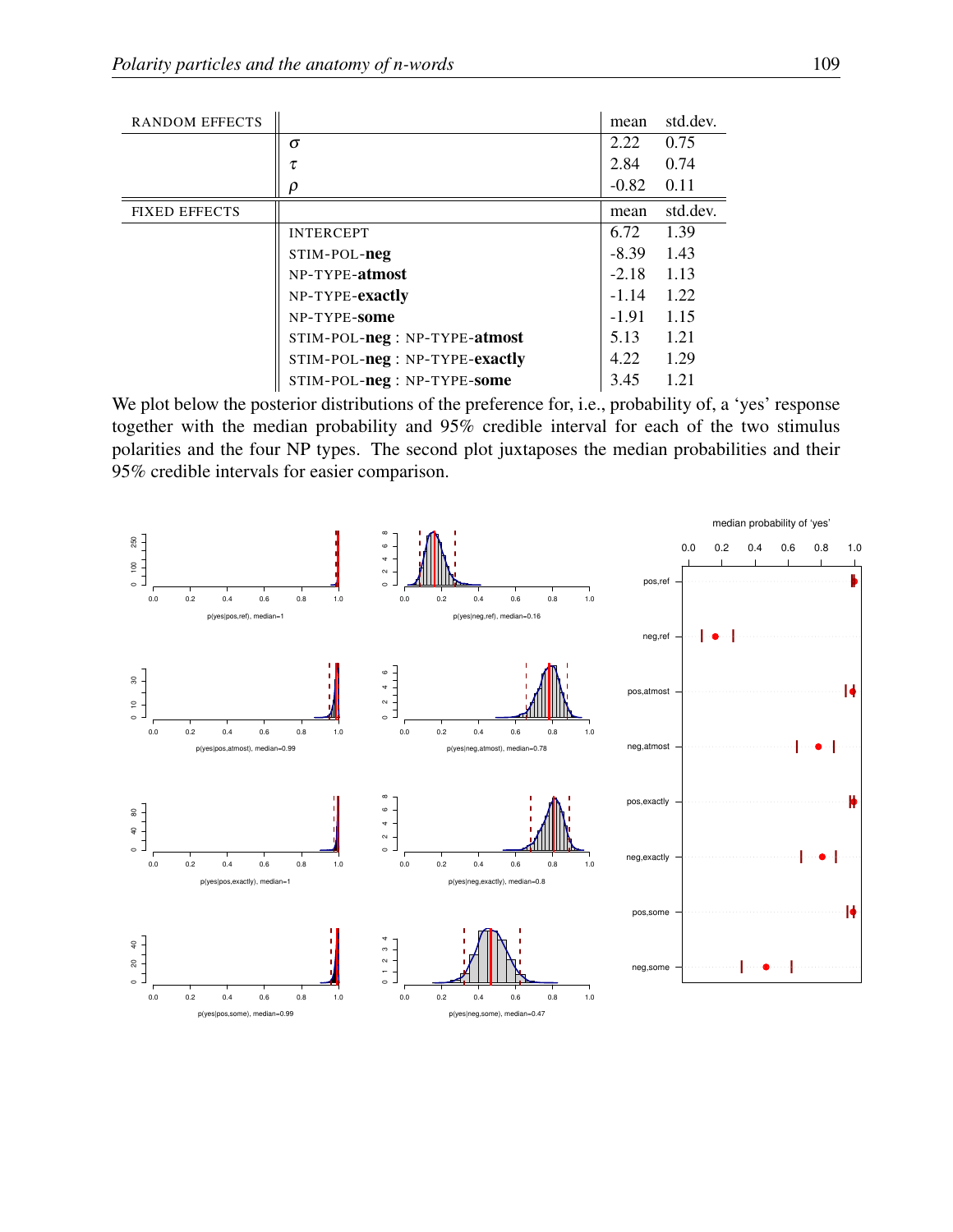### B Statistical modeling of the results of Experiment 2

The first model we consider is the full model as far as the fixed effects STIM-TYPE and GRAM-FUN are concerned (main effects plus all two-way interactions) and intercept-only random effects for both subjects and items.

We investigate whether we need to add random effects for slopes in addition to the intercept random effects. Adding subjects and items random effects for STIM-TYPE slopes in addition to intercept random effects is not significant ( $p = 0.38$ ). Adding subjects and items random effects for the GRAM-FUN slope in addition to intercept random effects is not significant ( $p = 0.98$ ). Therefore, we will focus exclusively on the model with STIM-TYPE and GRAM-FUN fixed effects (including interactions) and intercept-only random effects for subjects and items.

We check that we need all the fixed effects. The interaction between STIM-TYPE and GRAM-FUN does not significantly reduce deviance  $(p = 0.08)$ . Moreover, adding GRAM-FUN to the model that has STIM-TYPE as the only fixed effect is not significant ( $p = 0.47$ ) and adding GRAM-FUN to the null (intercept) model is not significant either ( $p = 0.93$ ). In contrast, adding STIM-TYPE to the null (intercept) model is highly significant ( $p = 3.15 \times 10^{-8}$ ) and adding STIM-TYPE to the model that has GRAM-FUN as the only fixed effect is also highly significant ( $p = 2.43 \times 10^{-8}$ ). Thus, we will consider models with STIM-TYPE as the only fixed effect from now on.

Random effects for items account for practically no variance, so we drop them.

Our final mixed-effects logistic regression model is as follows. Fixed effects: STIM-TYPE. Random effects: subject random effects for the intercept. The MLEs for this model are:

| <b>RANDOM EFFECTS</b> |                  | std.dev. |           |                        |
|-----------------------|------------------|----------|-----------|------------------------|
|                       | <b>INTERCEPT</b> | 0.63     |           |                        |
| <b>FIXED EFFECTS</b>  |                  | estimate | std.error | p-value                |
|                       | <b>INTERCEPT</b> | $-0.04$  | 0.21      | 0.85                   |
|                       | STIM-TYPE-none   | $-0.64$  | 0.29      | 0.025                  |
|                       | STIM-TYPE-some   | 3.22     | 0.52      | $8.76 \times 10^{-10}$ |

We observe the following. Negative quantifiers have a higher preference for 'no' than negation + existentials that is statistically significant. However, the intercept is not statistically significant: negation + existential sentences have no clear preference for 'yes' vs. 'no'. Finally, existential sentences have a significantly higher preference for 'yes' than negation + existential sentences.

We will quantify all these 'yes' / 'no' preferences more precisely based on the Bayesian estimates of their posterior distributions. Priors for fixed effects: the priors for the intercept and the non-reference levels of STIM-TYPE are all independent normals  $N(0, 100^2)$ . Priors for random effects: we assume a normal distribution  $N(0, \sigma^2)$  for the intercept random effects; the prior for the standard deviation  $\sigma$  is uniform *Unif*(0,100). MCMC estimation: 3 chains, 225000 iterations per chain, 25000 burnin, 200 thinning. As the table below shows, the means and standard deviations of the posterior distributions for the random and fixed effects are very close to the MLEs:

| <b>RANDOM EFFECTS</b> |                  | mean        | std.dev. |
|-----------------------|------------------|-------------|----------|
|                       | σ                | 0.71        | 03       |
| <b>FIXED EFFECTS</b>  |                  | mean        | std.dev. |
|                       | <b>INTERCEPT</b> | $-0.04$     | 0.23     |
|                       | STIM-TYPE-none   | $-0.66$ 0.3 |          |
|                       | STIM-TYPE-some   | 3 3 7       | 0.55     |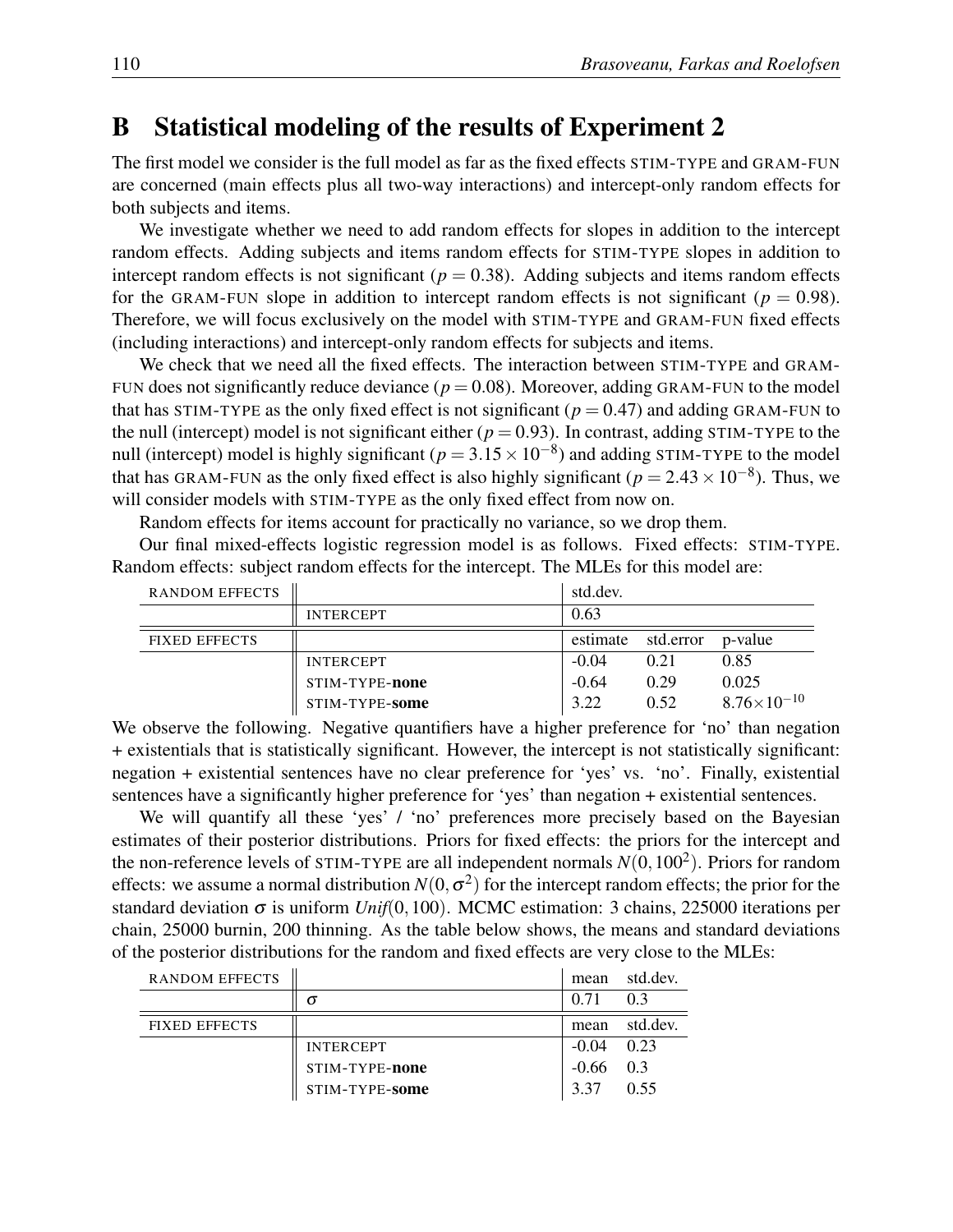We plot below the posterior distributions of the preference for, i.e., probability of, a 'yes' response together with the median probability and 95% credible interval for the three stimulus types. The second plot juxtaposes the median probabilities and their 95% credible intervals for easier comparison. The third plot shows the difference in probability of 'yes' between negation + existentials and negative quantifiers; since the  $95\%$  interval  $(0.019, 0.293)$  does not overlap 0, we are fairly confident that negative quantifiers have a higher preference for 'no'.



# References

- Farkas, D. 2010. The grammar of polarity particles in Romanian. In *Edges, heads, and projections: Interface properties*, 87–124. John Benjamins.
- Farkas, D. 2011. Polarity particles in English and Romanian. In *Romance linguistics 2010: Selected papers from the 40th linguistic symposium on romance linguistics (lsrl)*. John Benjamins.
- Farkas, D.F., and K.B. Bruce. 2010. On reacting to assertions and polar questions. *Journal of semantics* 27:81–118.
- Farkas, Donka, and Floris Roelofsen. 2011. Polarity particles in an inquisitive discourse model. Manuscript, University of California at Santa Cruz and ILLC, University of Amsterdam.
- Groenendijk, Jeroen, and Floris Roelofsen. 2009. Inquisitive semantics and pragmatics. Presented at the Workshop on Language, Communication, and Rational Agency at Stanford, available via www.illc.uva.nl/inquisitive-semantics.
- Haegeman, L.M.V. 1995. *The syntax of negation*. Cambridge University Press.
- Kramer, Ruth, and Kyle Rawlins. 2009. Polarity particles: an ellipsis account. In *The Proceedings of NELS 39*.